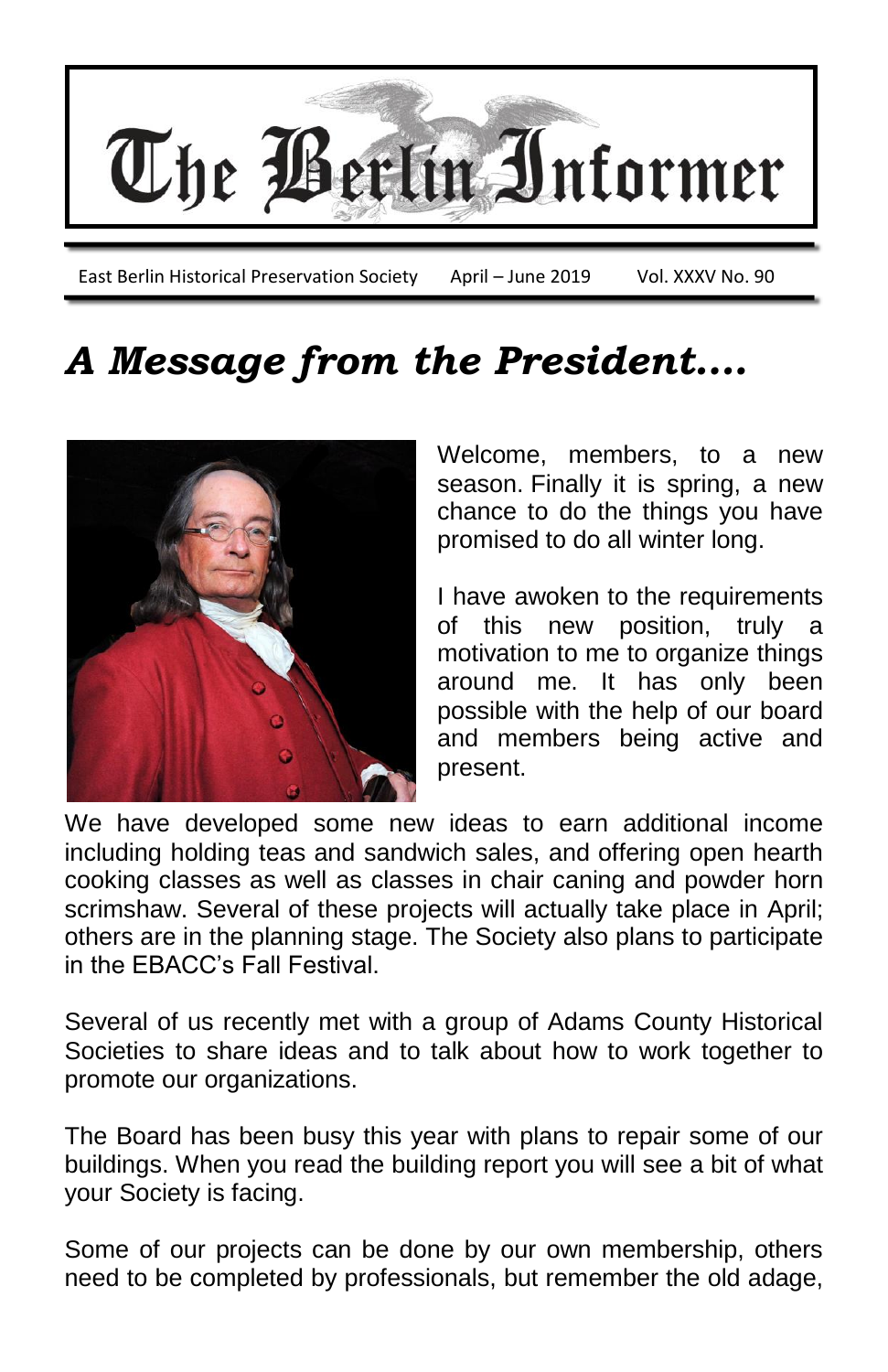"The Titanic was built by professionals, the ark by an amateur"! Our Society was started by locals of ALL TYPES. They moved and assembled a log house, restored the mill, adapted and restored Red Men's Hall, took on responsibility for the log schoolhouse, and invested incredible efforts in the Liberty #1 Engine House.

**Volunteer some time!** If you can lick a stamp or build a building come on and help. If you can't, then come on down and we will teach you. **That is how we started and how we shall continue.**

Some work parties are forming and additional help will be needed. Some jobs are physical, some mental, and some are mundane, but they all need to be done.

*Submitted by Richard Fox*

### **A NEW VIEW:**

### **BIRDS WITH A GETTYSBURG ADDRESS – 2019**

Bonnie Portzline returns to EBHPS with a new program for 2019, her latest slideshow of her best and most recent birding adventures and photo highlights from around historic Gettysburg. In this presentation her focus is on the descendants of "witness" birds (bird species in and around the battlefield in July 1863) and marvels at the fascinating nature of local birds and nature's ability to survive. Everyone is invited to attend this presentation at the East Berlin Historical Presentation Society headquarters, Red Men's Hall, 332 West King St., East Berlin, PA., on Wednesday, May 15, at 7:30p.m.

**The Berlin Informer**

Published 4 times a year by the East Berlin Historical Preservation Society and provided to society members as a benefit of their support. All materials are Copyright of the **East Berlin Historical Preservation Society and may not be reproduced without permission.**

**E.B.H.P.S . East Berlin, PA 17316 ebhps@comcast.net**

**332 West King St. [www.ebhpspa.org](http://www.ebhpspa.org/) Editor/Publisher- Bev Jadus P.O. Box 73 717-259-0822 [baj12@verizon.net](mailto:baj12@verizon.net)**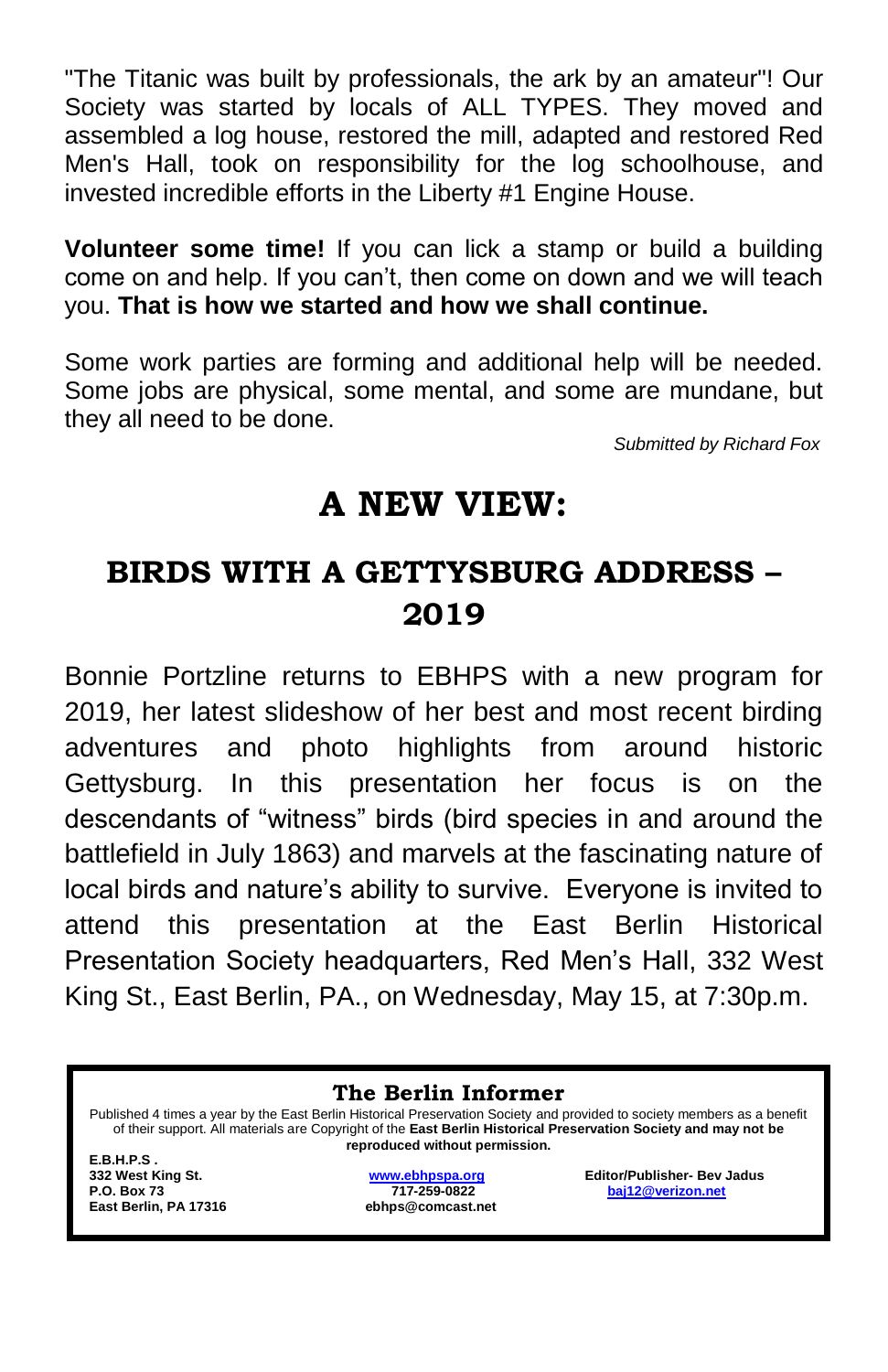## **Education Programs Planned**

With warmer weather on the way, area school students will be heading to East Berlin to enjoy field trips to our society's buildings.

I have been in touch with York County Day School and they plan on bringing both their second and third grade classes. Their group will include 36 students, several adult chaperones, and two teachers. After visiting the three buildings that we use for our education program, they will enjoy a packed lunch at the Community Center's picnic pavilion, weather permitting.

Bermudian Springs Elementary School is planning three tours in May. Their third-grade classes have been coming for many years, and are eager to learn history by participating in handson activities with our volunteer docents. Their tour dates may be May 7, 14, and 21 and with be verified soon.

Freedom Christian School near Gettysburg has also contacted us about a one hour tour at the log house for their preschool and kindergarten classes. They have visited us in the past and we gladly accommodated them, using an abbreviated program for these young children.

*Submitted by Karen Sheaffer*

## **WHAT'S IN YOUR BACKYARD?**

#### **Red Men's Hall, July 17, 7:30 p.m.**

The Lost Boys Recovery team of Andy Snell and Nate Keister, metal detecting hobbyists, will present a Power Point program giving an overview of their business including beginnings, research, property owner permissions, the digging process, and code of ethics. Andy and Nate will have their metal detecting equipment and many examples of local finds on display. Society members are welcome to contribute their backyard finds to the presentation.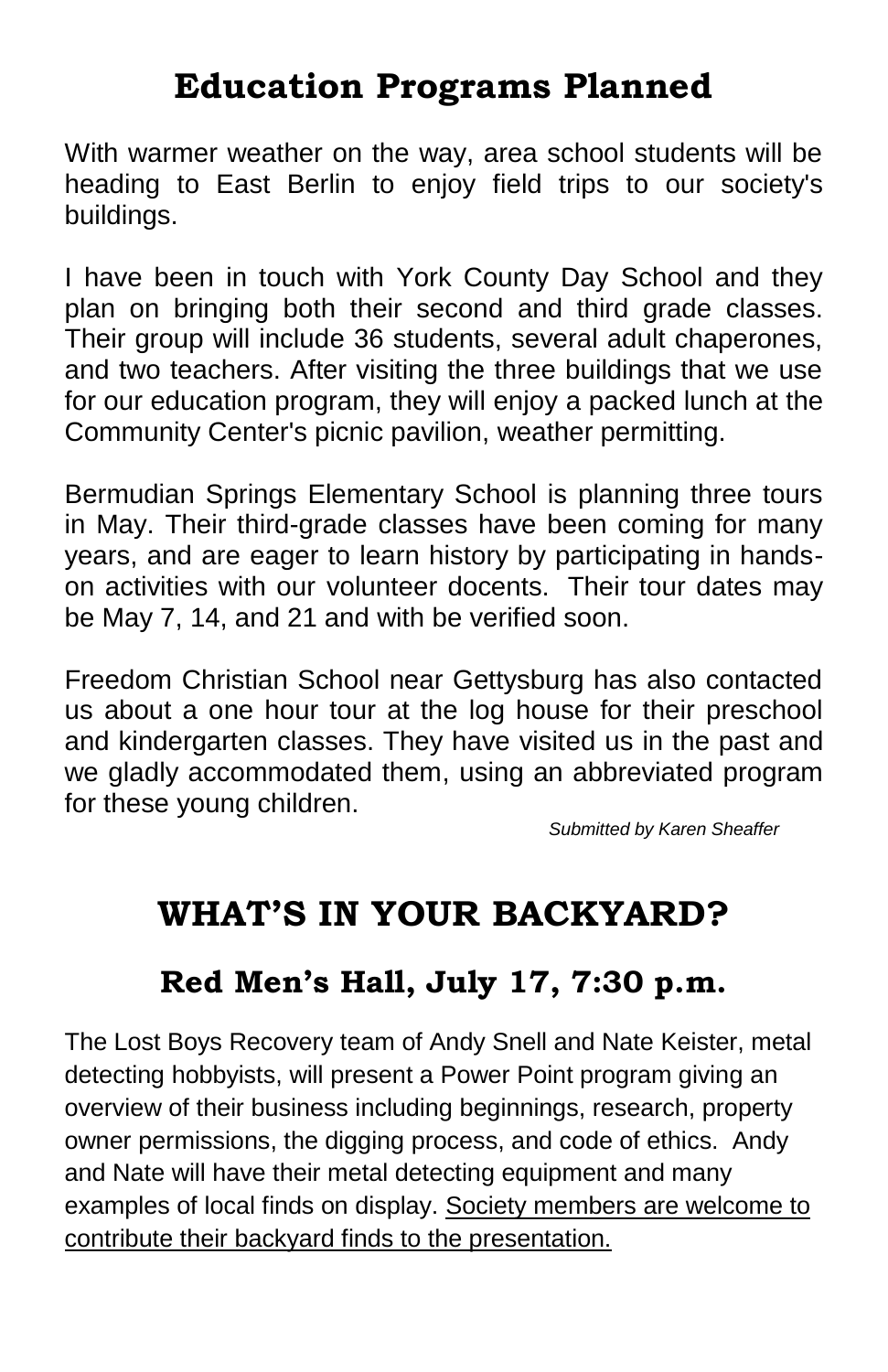### **Poldark Goes Local**

The Hearth Cookers will gather in the log house April 7 to cook an interesting menu from The Unofficial Poldark Cookbook. Our group has been enjoying the Poldark series and now there is a cookbook available so we have planned a Poldark meal. We will prepare barley soup, saffron buns, cider vinegar and honey chicken, Turo turnip gratin, Cornish pasties, a ragoo of asparagus, and milk cake served with berries. Creating this meal will keep us busy for about four hours.

Cooking food in the hearth for a family was very time consuming. I can sympathize because we all are tired after a day of cooking. A typical day for the housewife started before daylight, getting enough coals ready to make breakfast. The noon meal may have been the heartiest and most time consuming of the day, followed by the evening meal of warm ups. I'm getting tired just thinking about the chore of cooking but there were many other things that had to be done on a daily basis. I can tell you our ancestors were not frail, but strong and able bodied souls.

Here is an easy and tasty dish you can make in your modern kitchen. Old receipts (they were not called recipes until later) were not exactly like today's, but I'll do my best and you really can't go wrong. This would be a great Lenten meal or a side dish for any dinner. Save this recipe; more will follow…

#### Potato and Onion Pie

Peel and slice potatoes, onions and celery in thin slices. You'll need almost the same amount of onions as potatoes. Put layer of potatoes in bottom of dish followed by layer of onions, some celery, chopped fresh parsley, thyme, salt and pepper and chunks of butter. Continue layers and when dish is full pour rich milk or buttermilk, filling dish half full. Add a top crust (pie dough) and slash it to allow steam to escape. Bake for 35-40 minutes in  $\blacksquare$ moderate oven till done.  $\blacksquare$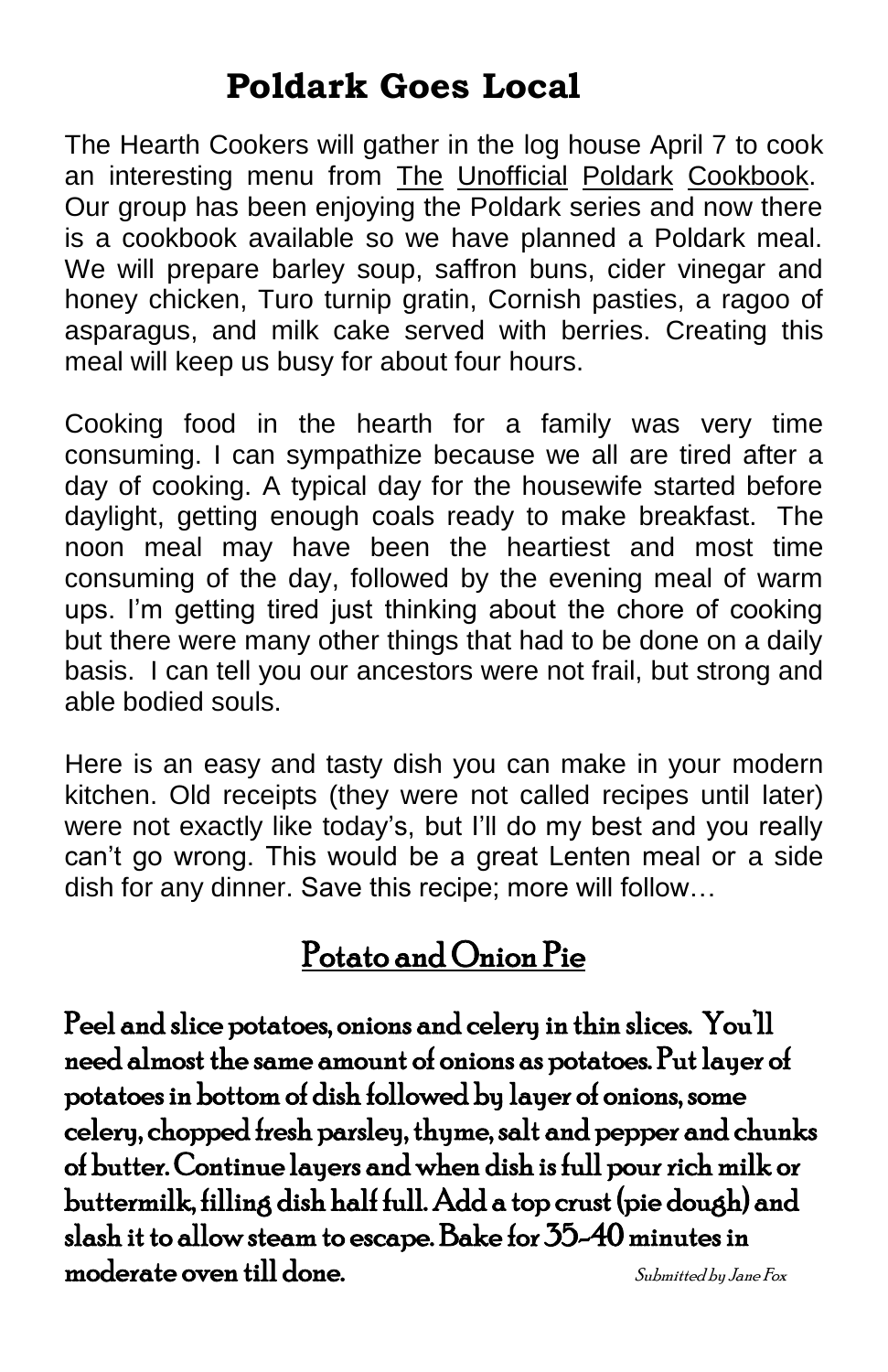### **Building Report**

*Spring has arrived and there will soon be a lot of much needed activity at the Society buildings.*

**Swigart's Mill:** Every interior wood surface of the mill will be thoroughly treated for a major powder post beetle infestation. One of the main basement support beams must be replaced due to the beetle activity so the board has approved the ordering of a 20 foot beam and plans are in the works to install it with volunteers and some expert help.

Four or five deteriorated planks on the deck of the rear entrance as well as part of the stair carriage will be replaced.

**Log House:** Powder post beetle treatment at the log house will begin as soon as we get some warm April weather. The building will be safe for use within 24 hours of the completion.

The board has approved the installation of a pent roof the full length of the east side of the log house. It will protect the logs below and help prevent frequent back splash from rain which hits the steps. This project is being partially funded by the very generous donations received in memory of long time member Gerri Alleman.

**Red Men's Hall:** In order to improve the appearance of Red Men's Hall we are taking the first step of replacing damaged shingles above the overhang.

**These are all very necessary repairs. We all know that old buildings are needy and that the Society's funds are not up to even the issues we have identified at this time.**

#### **We need your help as MEMBERS, VOLUNTEERS, and DONORS.**

*Submitted by Bill Powell*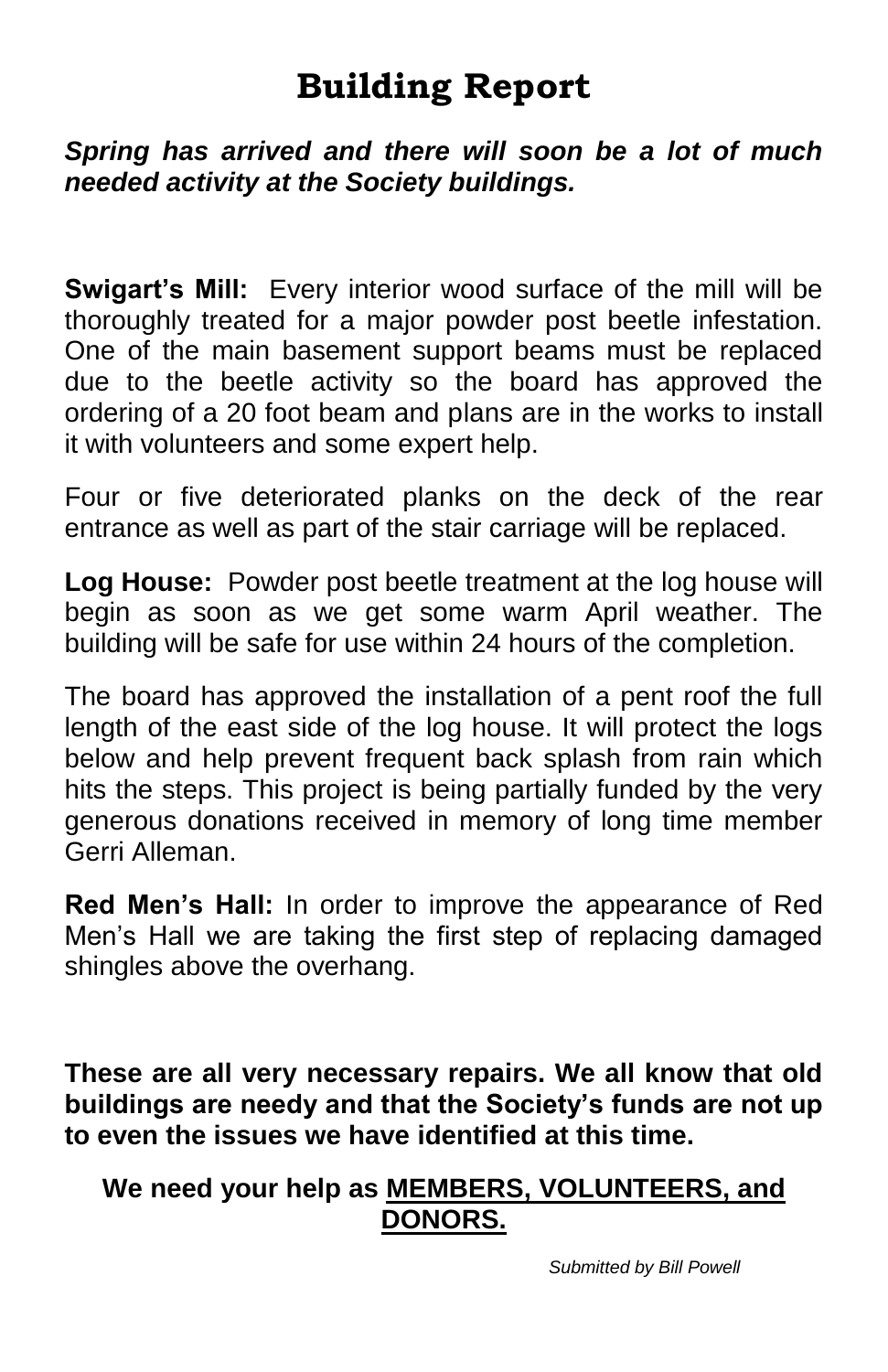### **The Search is Over**

Many of the Society's newer members may not be familiar with The Berlin Improvement Society, which was founded in 1836 "for the improvement of reading" and met in the log school house for 74 years. The library of over 600 books the group amassed was stored in the large walnut bookcase which still stands, probably right where it was built, in the northeast corner of the school. The motto painted under the top molding is still clearly readable and is as appropriate today as it was when applied:

#### **"EDUCATION: OUR COUNTRY'S PRIDE"**

The organization's original handwritten documentation was also kept in a cupboard in the school. When the Improvement Society slowly declined as schools developed, the library and records remained on site as the building was used for elections, the Berlin Beneficial Society meetings, and as a public school into the 1920's. Eventually the building became a storage area for various tools.

By 1977, the East Berlin Lions Club undertook a project to renovate the building and the historic records were "rediscovered". They were so complete that Wayne Lau and Charles Wallace headed the effort to have the collection documented, microfilmed, and published, resulting in the volume currently found in many area libraries, historical societies, and private homes. (Tales of trips to the American Philosophical Society in Philadelphia and the support offered by Ambassador George Kennan among others are worth hearing!)

At some point after the microfilming in Philadelphia, **the documents disappeared**. For decades they remained missing in action. The school was searched. Red Men's was searched. Questions were raised, but…..nothing.

Enter Jenny Hess, who works at BB&T, and is familiar with EBHPS activities. The bank is in the process of merging with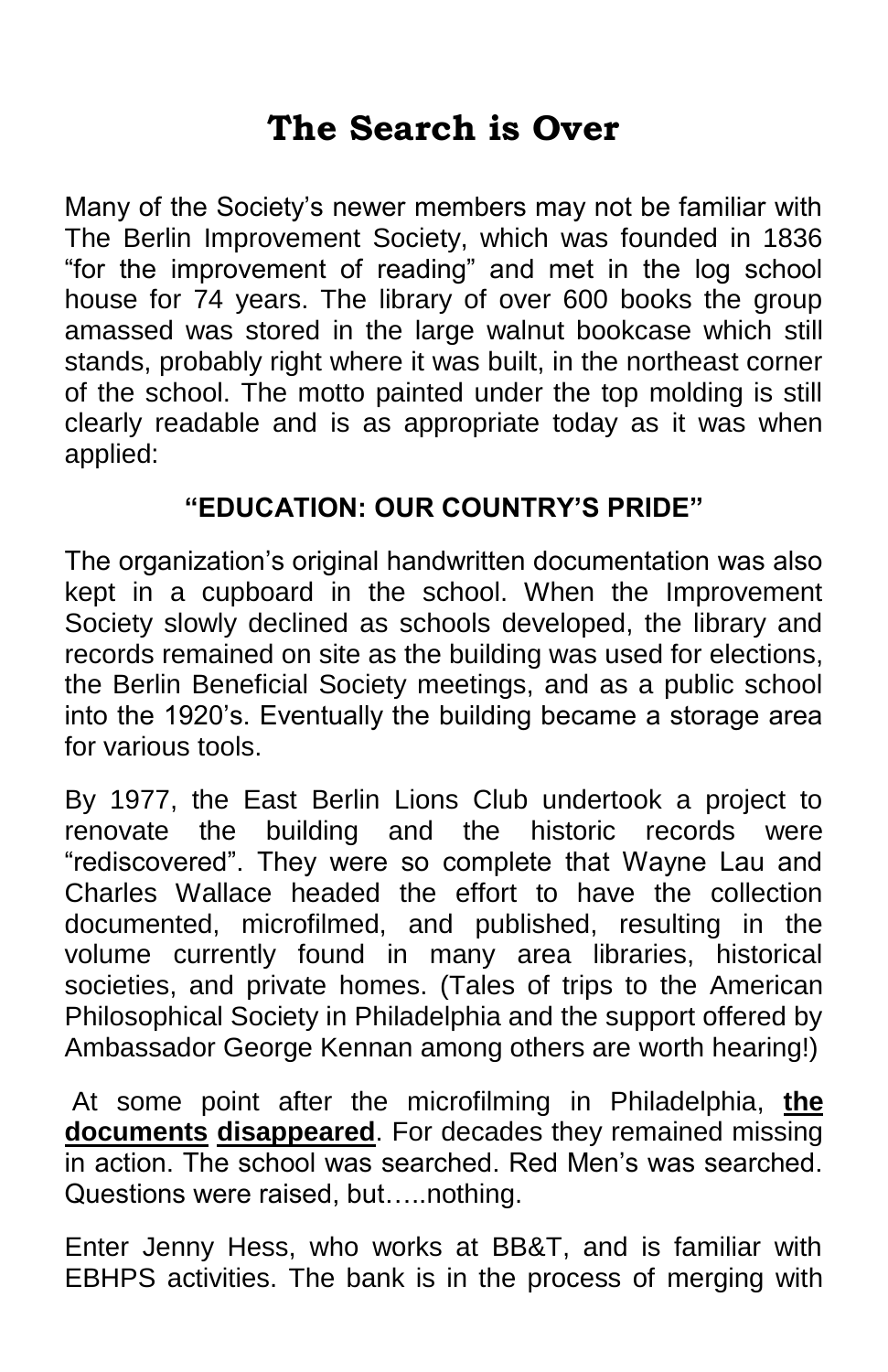SunTrust Bank and evidently it was decided to do some cleaning, including an old vault in the basement. Many outdated files were likely headed to the shredder, but Jenny spotted the cardboard carton marked "Property of EB Historical Society. Never remove from the Vault. Stored 5-6-97".

The carton was delivered to Red Men's where Wayne Lau confirmed that it contained the entire original trove of documents; constitution, minutes, financial records, letters from Thaddeus Stevens and James Buchanan, the sketched plan for construction of the bookcase, *everything.* These treasures are now located at Red Men's, reunited with the entire library, and are available for study on site.

Can you spot an ancestor's name in the partial list of original members below?

*Submitted by Bev Jadus*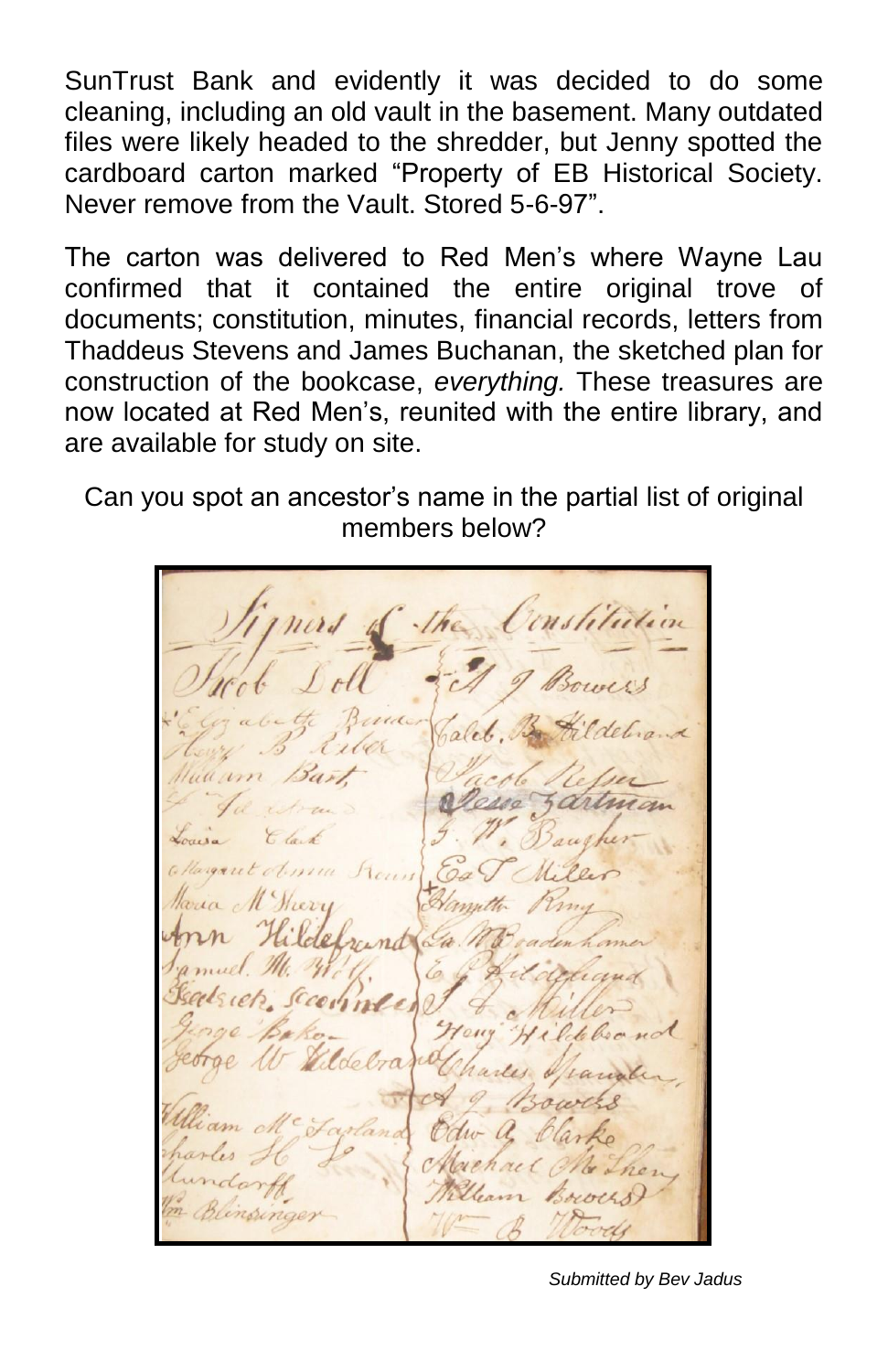### **MEMBERSHIP**

Please join me in welcoming our newest members:

Joe and Krista Bannak, Gettysburg, PA

Harold Coldren, Hanover, PA

Natasha Stock, East Berlin, PA

Thank you to all of our members who have renewed their 2019 Membership. If you haven't yet renewed, please renew as your membership in the EBHPS is very much appreciated. As a courtesy to those who have not renewed we are sending the Informer to you for this quarter. Please renew soon so you will continue to receive the newsletter.

Are there friends and family on your gift list this year and you really don't know what to get them? People who love history or historical preservation? Please consider gifting then with a membership in the EBHPS. It will be one of the best gifts you can give someone. Preserving the past for the future.

Membership forms are available to print on our website at [www.EBHPSPA.org](http://www.ebhpspa.org/) or call the EBHPS office at 717-259- 0822 and ask to have one mailed to you. Thank you for your continued support to EBHPS.

Submitted by Mary Titzell